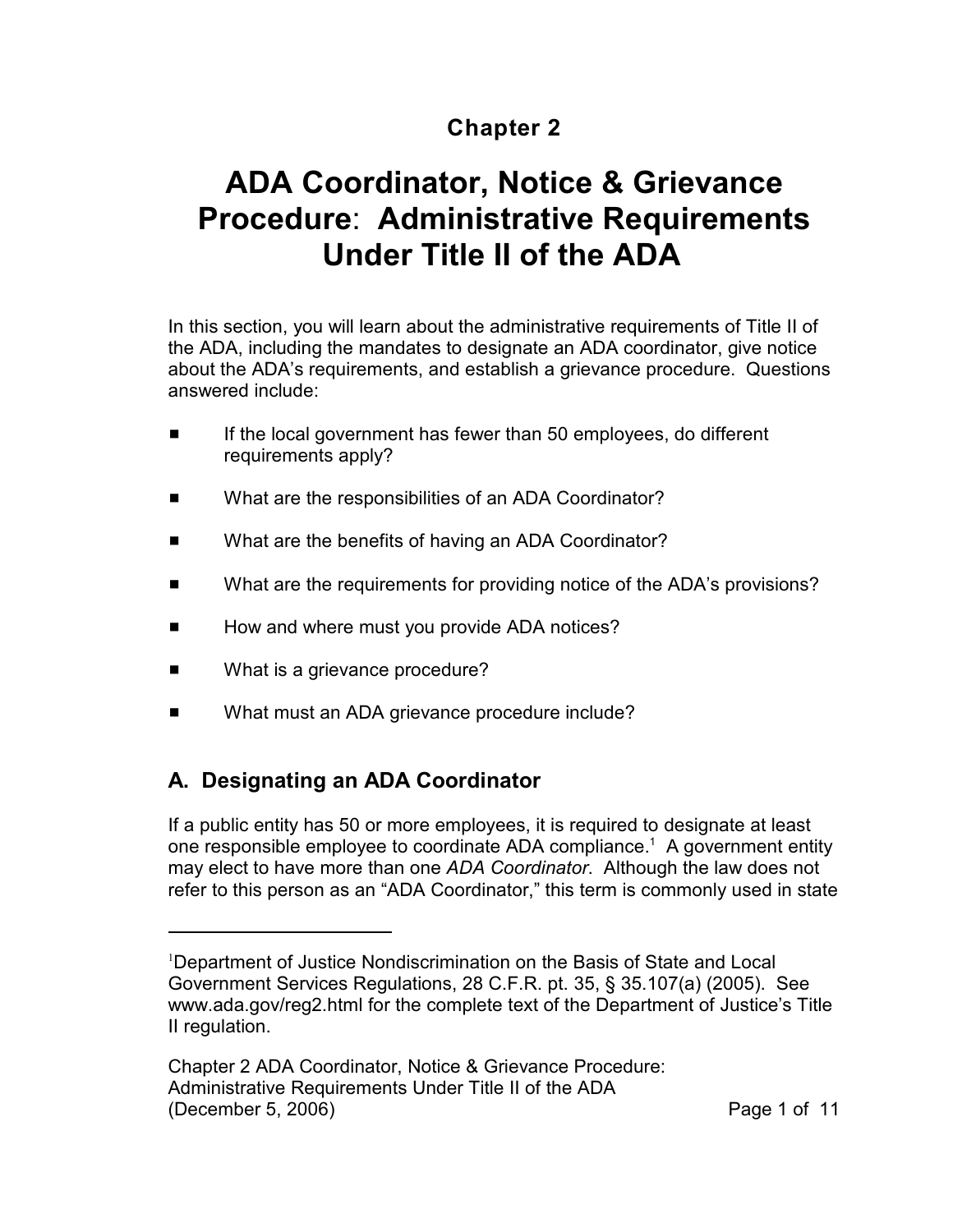and local governments across the country and will be used in this chapter.

**The ADA Coordinator is responsible for coordinating the efforts of the government entity to comply with Title II and investigating any complaints that the entity has violated Title II. The name, office address, and telephone number of the ADA Coordinator must be provided to interested persons.**

#### **Benefits of an ADA Coordinator**

There are many benefits to having a knowledgeable ADA coordinator, even for smaller public entities that are not required to have one.

For members of the public, having an ADA Coordinator makes it easy to identify someone to help them with questions and concerns about disability discrimination. For example, the ADA Coordinator is often the main contact when someone wishes to request an *auxiliary aid or service* for effective communication, such as a *sign language interpreter* or documents in *Braille*. A knowledgeable ADA Coordinator will be able to efficiently assist people with disabilities with their questions. She or he will also be responsible for investigating complaints.

#### **Common Question: Which employees count?**

If a local government or other public entity has fewer than 50 employees, it is not required to appoint an ADA Coordinator or establish grievance procedures.

The number of employees is based on a government-wide total, including employees of each department, division, or other sub-unit. Both part-time and full-time employees count. Contractors are not counted as employees for determining the number of employees.

For example: Jones City has 30 full-time employees and 20 part-time employees. The employees include ten police department employees and eight fire department employees.

Jones City must have an ADA Coordinator and an ADA grievance procedure. The total number of employees is 50 because both fulltime and part-time employees are counted. In addition, the police and fire departments are part of the city-wide employment pool, and the requirements for an ADA Coordinator and an ADA grievance procedure cover both of those departments.

Having an ADA Coordinator also benefits state and local government entities. It provides a specific contact person with knowledge and information about the

Chapter 2 ADA Coordinator, Notice & Grievance Procedure: Administrative Requirements Under Title II of the ADA (December 5, 2006) Page 2 of 11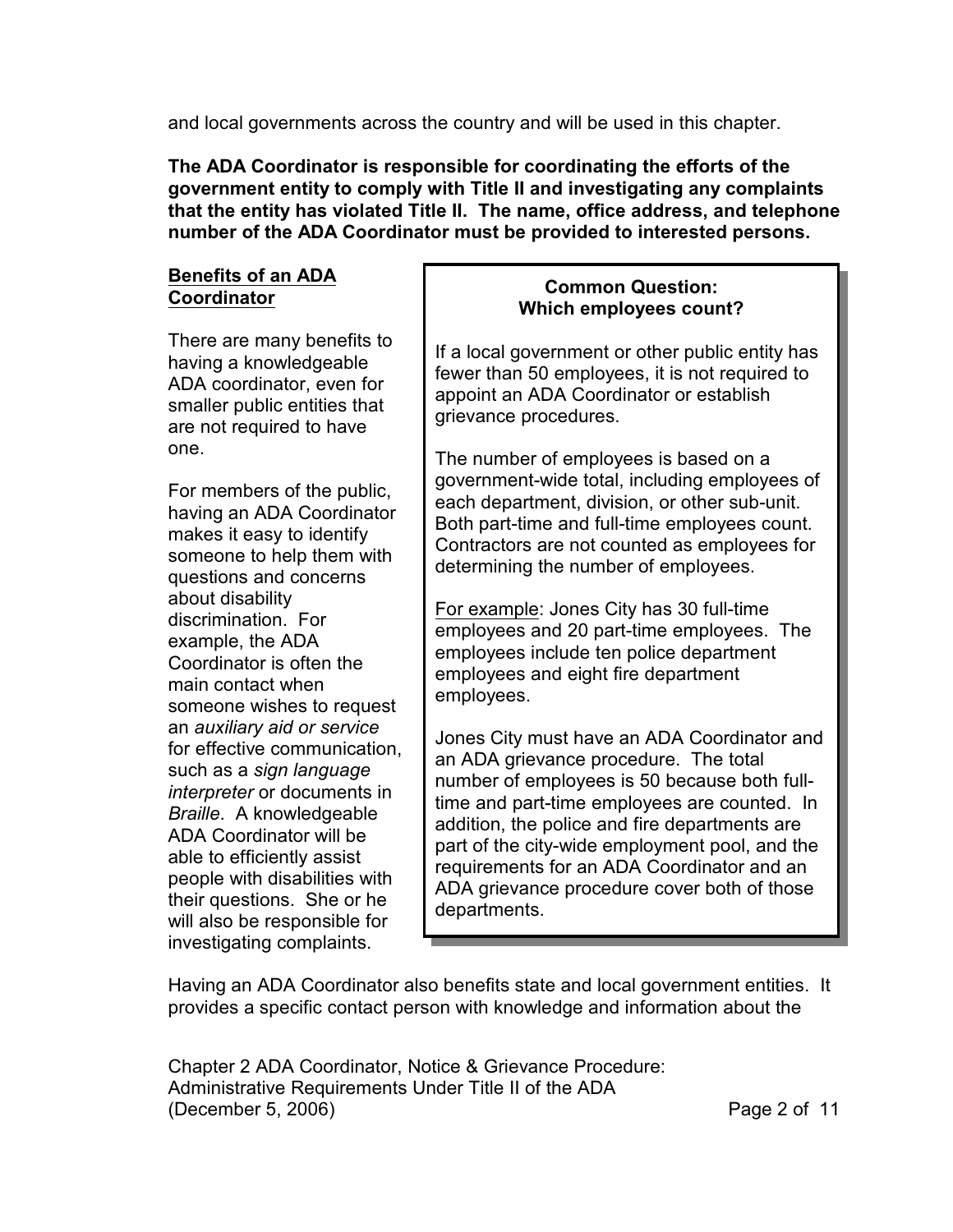ADA so that questions by staff can be answered efficiently and consistently. In addition, she or he coordinates compliance measures and can be instrumental in ensuring that compliance plans move forward. With the help of this Tool Kit, ADA Coordinators can take the lead in auditing their state or local government's programs, policies, activities, services, and facilities for ADA compliance.

## **An Effective ADA Coordinator** The regulations require state and local governments with 50 or more employees to designate an employee responsible for coordinating compliance with ADA requirements. Here are some of the qualifications that help an ADA Coordinator to be effective: **EXECUTE:** familiarity with the state or local government's structure, activities, and employees **EXECUTE:** knowledge of the ADA and other laws addressing the rights of people with disabilities, such as Section 504 of the Rehabilitation Act, 29 U.S.C. § 794  $\blacksquare$  experience with people with a broad range of disabilities  $\blacksquare$  knowledge of various alternative formats and alternative technologies that enable people with disabilities to communicate, participate, and perform tasks  $\blacksquare$  ability to work cooperatively with the local government and people with disabilities **EXED:** familiarity with any local disability advocacy groups or other disability groups skills and training in negotiation and mediation

**E** organizational and analytical skills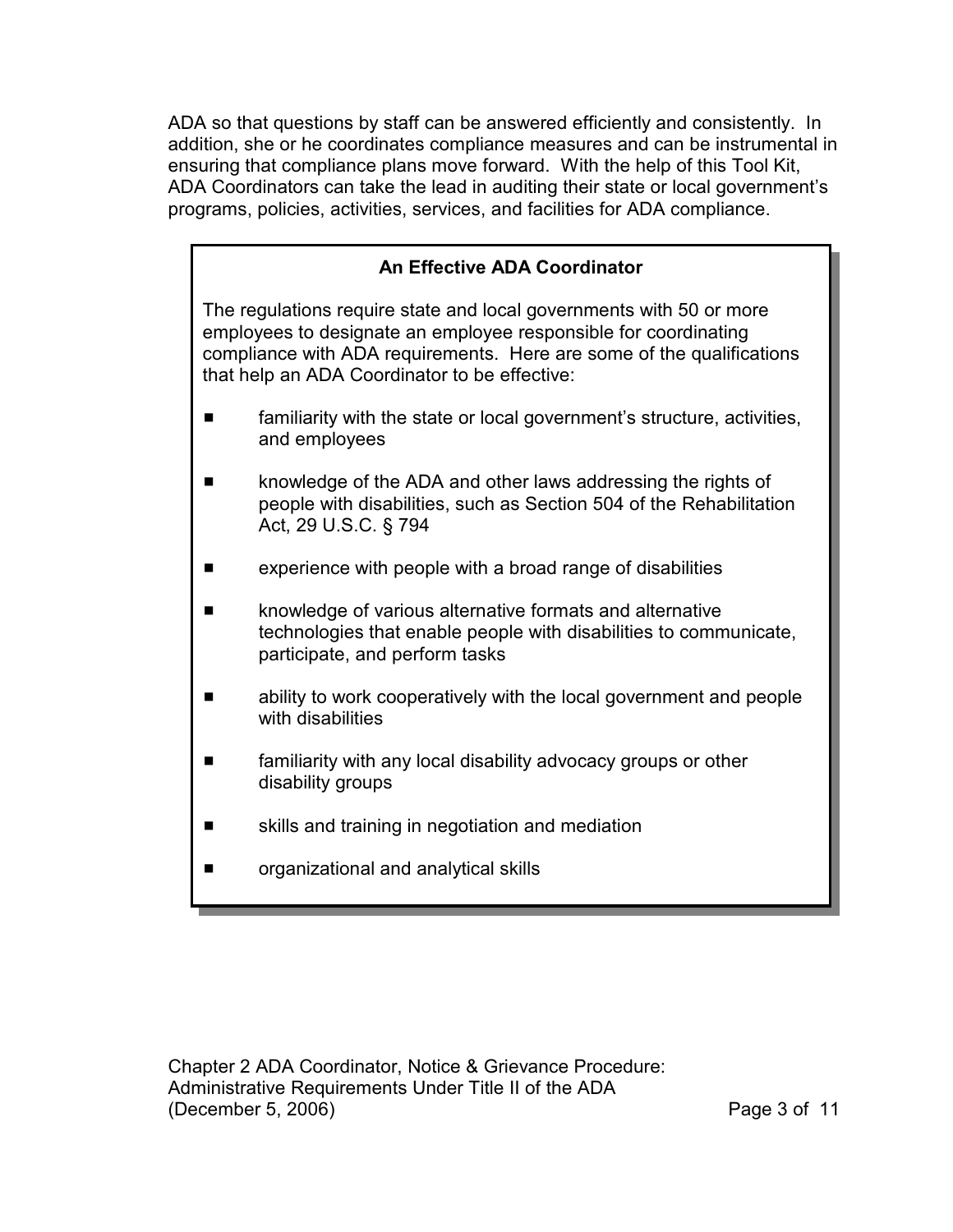#### **B. Notice of the ADA's Provisions**

The second administrative requirement is providing public notice about the ADA. $^2$ There are three main considerations for providing notice:

- 1. Who is the target audience for the ADA notice?
- 2. What information shall the notice include?
- 3. Where and how should the notice be provided?

#### **Regardless of Size, the ADA Notice Requirement Applies**

The ADA notice requirement applies to ALL state and local governments covered by title II, even localities with fewer than 50 employees.

#### **1. Who is the target audience for the ADA notice?**

The target audience for public notice includes applicants, beneficiaries, and other people interested in the state or local government's programs, activities, or services. **The audience is expansive, and includes everyone who interacts – or would potentially interact – with the state or local government.**

#### **Examples of the Target Audience for the ADA Notice**

- a recipient of social services, food stamps, or financial assistance provided by the state or local government
- **E** an applicant for a public library card
- $\blacksquare$  a public transit user
- **E** a person who uses the county recreation center
- $\blacksquare$  a grandmother attending her grandchild's high school graduation in a city park
- **E** a member of a citizen's advisory committee
- $\blacksquare$  a recipient of a grant from the state or local government
- $\blacksquare$  a citizen who wants to participate in a town council meeting
- $\blacksquare$  a person adopting a dog from the local public animal shelter

 $228$  C.F.R. § 35.106.

Chapter 2 ADA Coordinator, Notice & Grievance Procedure: Administrative Requirements Under Title II of the ADA (December 5, 2006) Page 4 of 11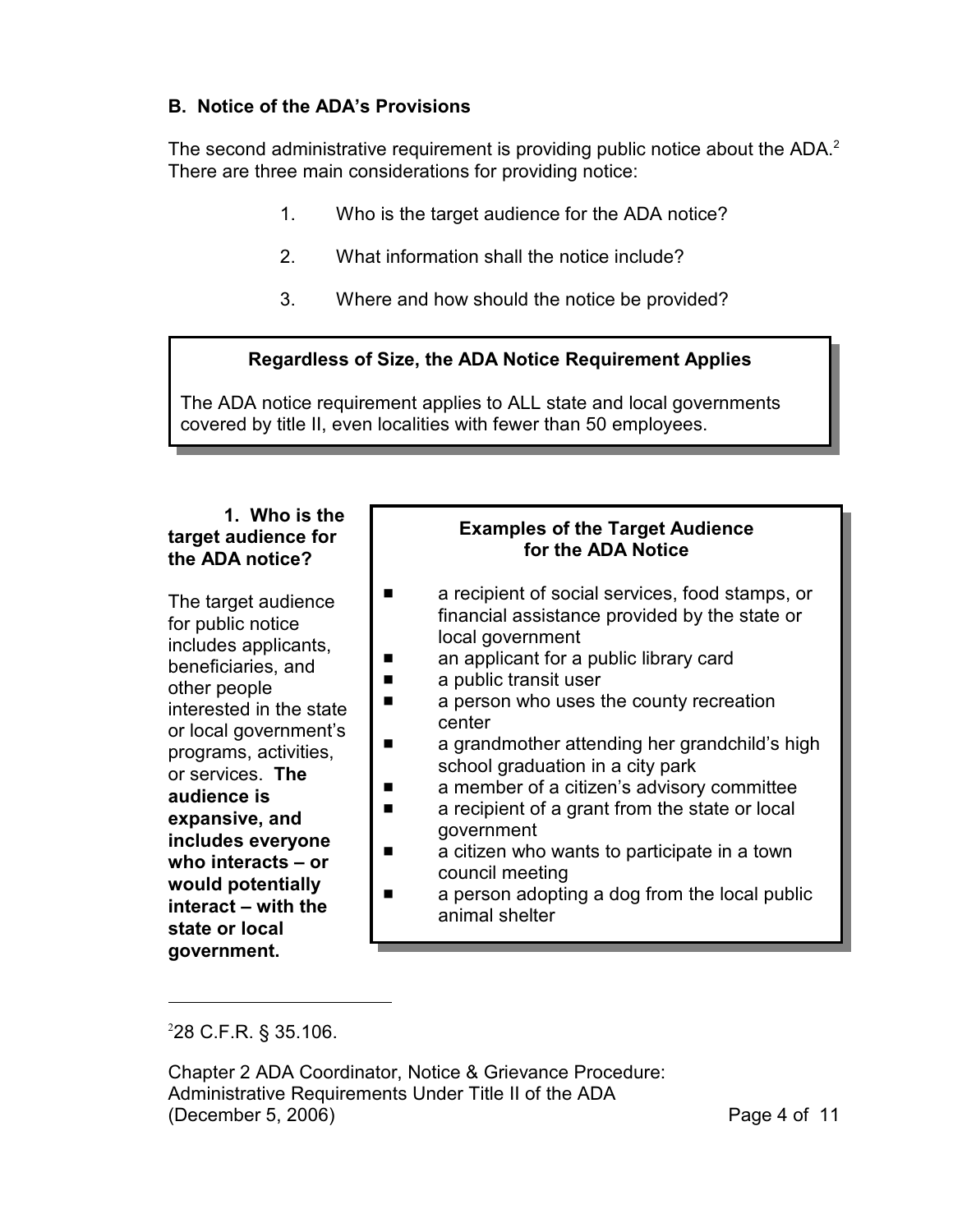#### **2. What information shall the notice include?**

The notice is required to include relevant information regarding Title II of the ADA, and how it applies to the programs, services, and activities of the public entity.

The notice should not be overwhelming. **An effective notice states the basics of what the ADA requires of the state or local government without being too lengthy, legalistic, or complicated. It should include the name and contact information of the ADA Coordinator.**

This chapter contains a model "Notice Under the Americans with Disabilities Act" created by the Department of Justice. It is a one page document in a standard font, and includes brief statements about:

- $\blacksquare$  employment,
- $\blacksquare$  effective communication,
- $\blacksquare$  making reasonable modifications to policies and programs,
- **not placing surcharges on modifications or auxiliary aids and services, and**
- $\blacksquare$  filing complaints.

The model notice is included at the end of this chapter.

#### **3. How and where should the notice be provided?**

It is the obligation of the head of the public entity to determine the most effective way of providing notice to the public about their rights and the public entity's responsibilities under the ADA.

Publishing and publicizing the ADA notice is not a one-time requirement. State and local governments should provide the information on an ongoing basis, whenever necessary. If you use the radio, newspaper, television, or mailings, republish and re-broadcast the notice periodically.

#### **The information must be presented so that it is accessible to all.** Therefore, it must be available in *alternative formats*.

Chapter 2 ADA Coordinator, Notice & Grievance Procedure: Administrative Requirements Under Title II of the ADA (December 5, 2006) Page 5 of 11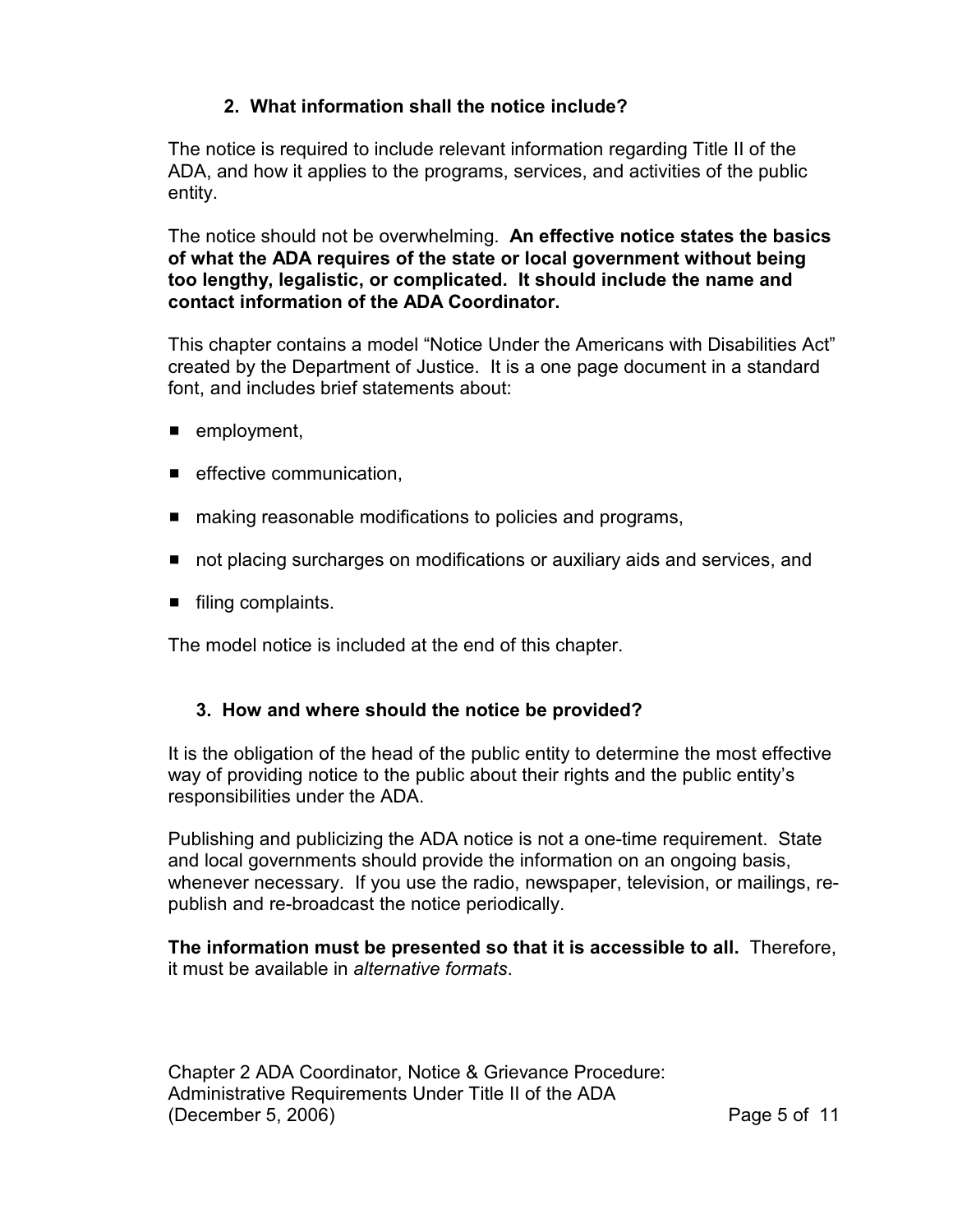#### **Some Ways to Provide Notice to Interested Persons**

- Include the notice with job applications
- Publish the notice periodically in **local newspapers**
- Broadcast the notice in public service announcements on **local radio and television stations**
- Publish the notice on the government entity's **website** (ensure that the website is accessible)
- Post the notice **at all facilities**
- $\blacksquare$  Include the notice in **program handbooks**
- Include the notice in **activity schedules**
- **EXECUTE:** Announce the notice at **meetings** of programs, services, and activities
- **EXECUTE:** Publish the notice as a **legal notice** in local newspapers
- Post the notice in bus shelters or other **public transit stops**

#### **Examples of Alternative Formats**

- Audio tape or other recordings
- Radio announcements
- **E** Large print notice
- **E** Braille notice
- $\blacksquare$  Use of a **qualified sign language interpreter** at meetings
- Open or closed-captioned public service announcements on television
- ASCII, HTML, or word processing format on a computer diskette or CD
- $\blacksquare$  HTML format on an accessible website
- Advertisements in publications with **large print versions**

Chapter 2 ADA Coordinator, Notice & Grievance Procedure: Administrative Requirements Under Title II of the ADA (December 5, 2006) Page 6 of 11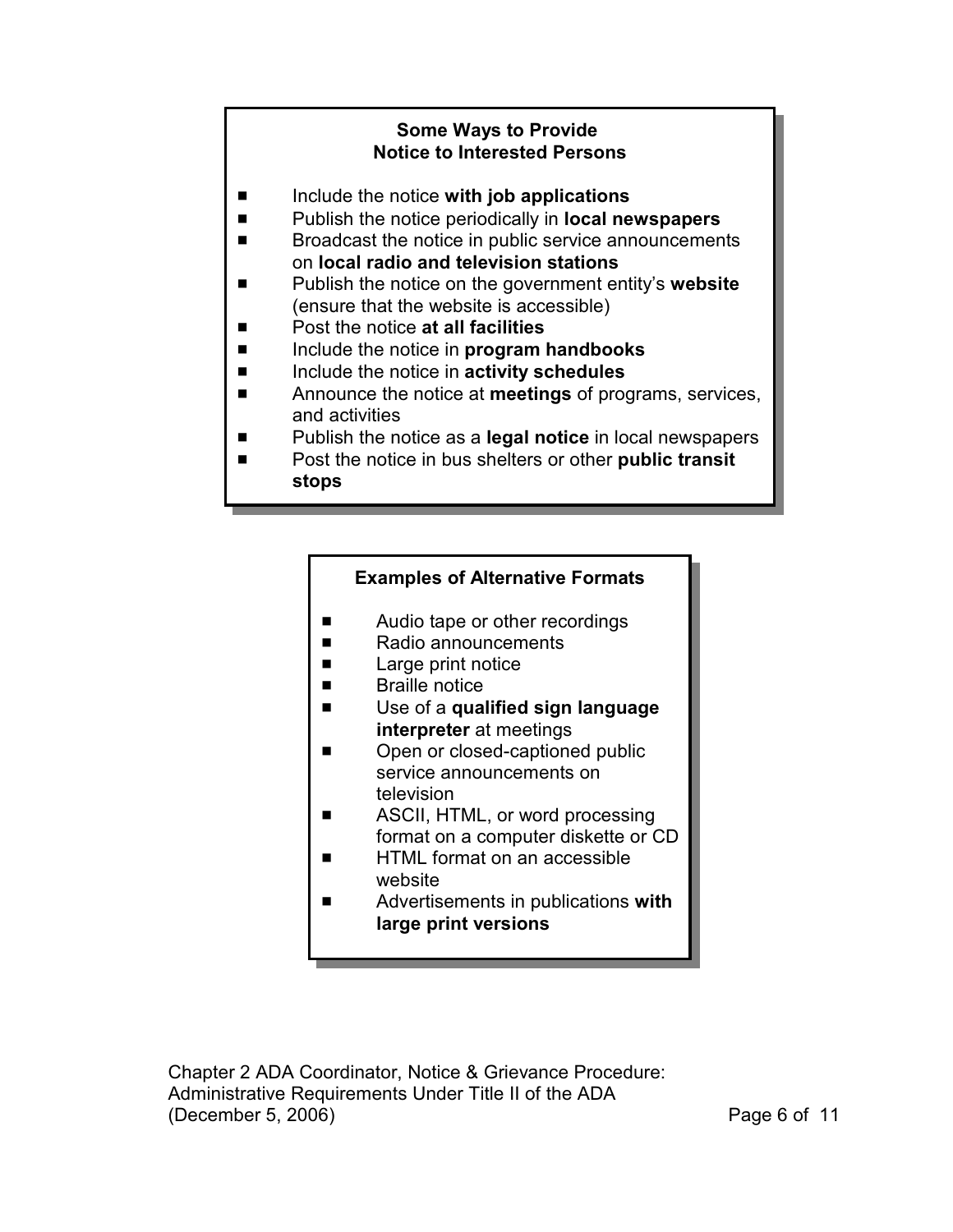### **C. Establishing and Publishing Grievance Procedures**

Local governments with 50 or more employees are required to adopt and publish procedures for resolving grievances arising under Title II of the ADA. $3$  Grievance procedures set out a system for resolving complaints of disability discrimination in a prompt and fair manner.

Neither Title II nor its implementing regulations describe what ADA grievance procedures must include. However, the Department of Justice has developed a model grievance procedure that is included at the end of this chapter.

The grievance procedure should include:

- $\blacksquare$  a description of how and where a complaint under Title II may be filed with the government entity;
- $\blacksquare$  if a written complaint is required, a statement notifying potential complainants that alternative means of filing will be available to people with disabilities who require such an alternative;
- $\blacksquare$  a description of the time frames and processes to be followed by the complainant and the government entity;
- $\blacksquare$  information on how to appeal an adverse decision; and
- $\blacksquare$  a statement of how long complaint files will be retained.

Once a state or local government establishes a grievance procedure under the ADA, it should be distributed to all agency heads. Post copies in public spaces of public building and on the government's website. Update the procedure and the contact information as necessary.

In addition, the procedure must be available in alternative formats so that it is accessible to all people with disabilities.

 $328$  C.F.R. § 35.107(b).

Chapter 2 ADA Coordinator, Notice & Grievance Procedure: Administrative Requirements Under Title II of the ADA (December 5, 2006) Page 7 of 11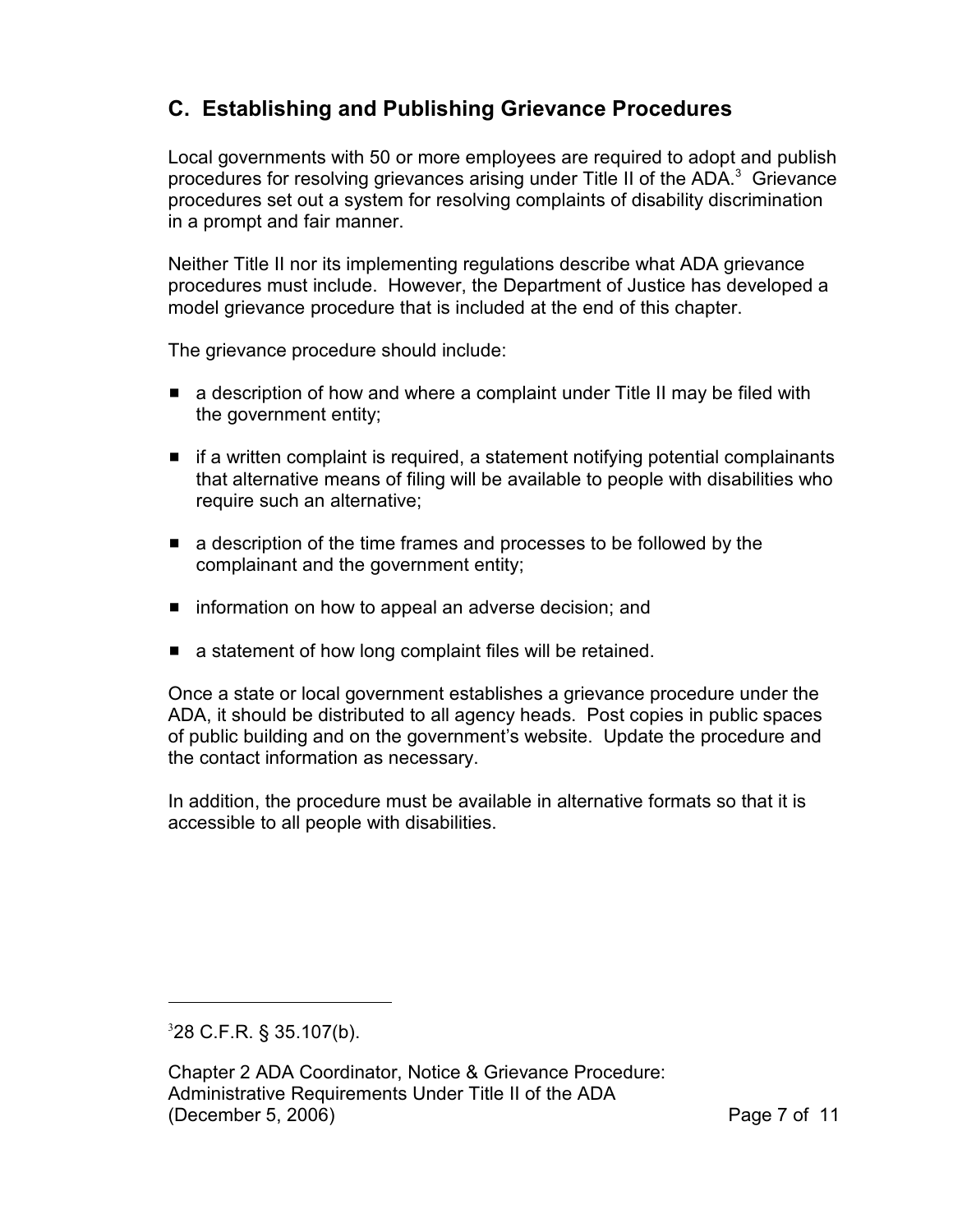#### **Common Question: Complaint Filing**

**If a person with a disability has a complaint about a public entity, is she or he required to file a complaint with the public entity before filing a complaint with the federal government?**

No, the law does not require people who want to file an ADA complaint against a public entity with the federal government to file a complaint with the public entity first. However, it is often more efficient to resolve local problems at a local level.

### **D. Summing up: ADA Coordinator, Notice, and Grievance Procedures**

**If a state or local government has fewer than 50 employees**, it is required to:

 $\blacksquare$  adopt and distribute a public notice about the relevant provisions of the ADA to all people who may be interested in its programs, activities, and services.

#### **If a state or local government has 50 employees or more**, it is required to:

- $\blacksquare$  adopt and distribute a public notice about the relevant provisions of the ADA to all persons who may be interested in its programs, activities, and services;
- **E** designate at least one employee responsible for coordinating compliance with the ADA and investigating ADA complaints; and
- **E** develop and publish grievance procedures to provide fair and prompt resolution of complaints under Title II of the ADA at the local level.

These administrative requirements help ensure that the needs of people with disabilities are addressed in the programs, activities, and services operated by a public entity. Having these requirements in place will not prevent all problems, but it will help you to address many questions and problems efficiently.

Chapter 2 ADA Coordinator, Notice & Grievance Procedure: Administrative Requirements Under Title II of the ADA (December 5, 2006) Page 8 of 11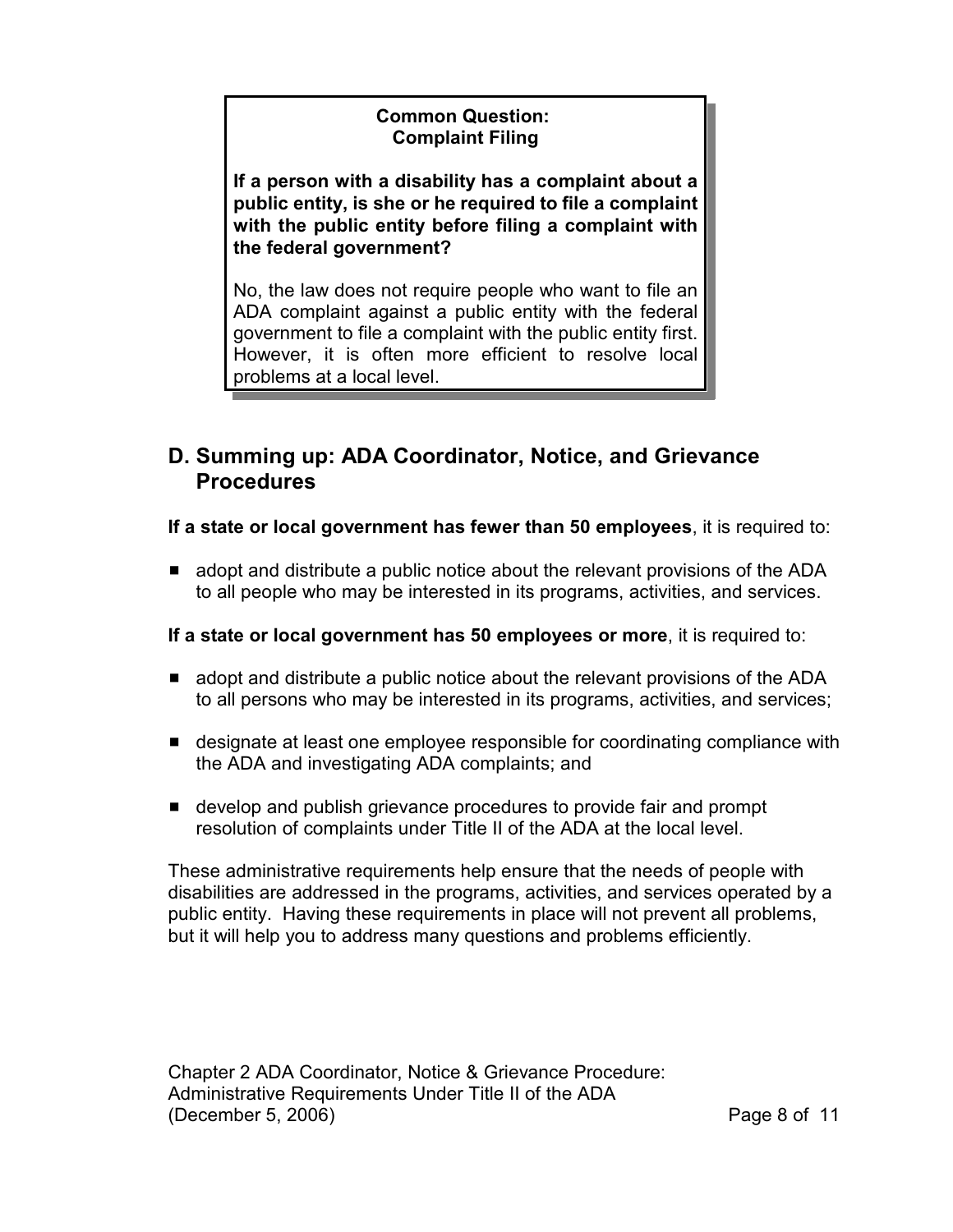

## **NOTICE UNDER THE AMERICANS WITH DISABILITIES ACT**

In accordance with the requirements of Title II of the Americans with Disabilities Act of 1990 ("ADA"), *[name of public entity]* will not discriminate against qualified individuals with disabilities on the basis of disability in its services, programs, or activities.

*Employment: [Name of public entity]* does not discriminate on the basis of disability in its hiring or employment practices and complies with all regulations promulgated by the U.S. Equal Employment Opportunity Commission under Title I of the ADA.

*Effective Communication: [Name of public entity]* will generally, upon request, provide appropriate aids and services leading to effective communication for qualified persons with disabilities so they can participate equally in the *[name of public entity's]* programs, services, and activities, including qualified sign language interpreters, documents in Braille, and other ways of making information and communications accessible to people who have speech, hearing, or vision impairments.

*Modifications to Policies and Procedures: [Name of public entity]* will make all reasonable modifications to policies and programs to ensure that people with disabilities have an equal opportunity to enjoy all of its programs, services, and activities. For example, individuals with service animals are welcomed in *[name of public entity]* offices, even where pets are generally prohibited.

Anyone who requires an auxiliary aid or service for effective communication, or a modification of policies or procedures to participate in a program, service, or activity of *[name of public entity]*, should contact the office of *[name and contact information for ADA Coordinator]* as soon as possible but no later than 48 hours before the scheduled event.

The ADA does not require *[name of public entity]* to take any action that would fundamentally alter the nature of its programs or services, or impose an undue financial or administrative burden.

Complaints that a program, service, or activity of *[name of public entity]* is not accessible to persons with disabilities should be directed to *[name and contact information for ADA Coordinator].*

*[Name of public entity]* will not place a surcharge on a particular individual with a disability or any group of individuals with disabilities to cover the cost of providing auxiliary aids/services or reasonable modifications of policy, such as retrieving items from locations that are open to the public but are not accessible to persons who use wheelchairs.

Chapter 2 ADA Coordinator, Notice & Grievance Procedure: Administrative Requirements Under Title II of the ADA (December 5, 2006) 2008 11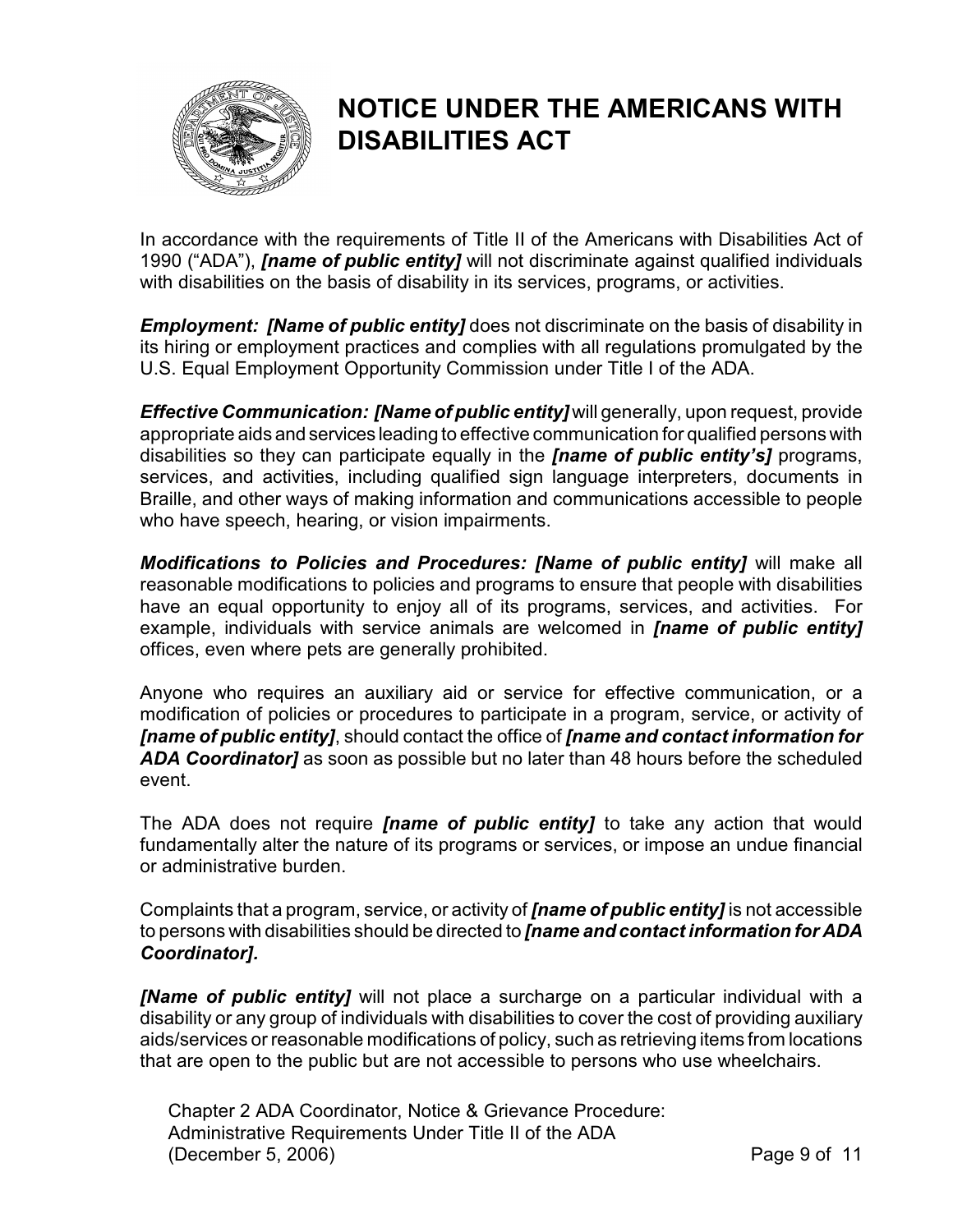## *[Name of public entity]* **Grievance Procedure Under The Americans with Disabilities Act**

This Grievance Procedure is established to meet the requirements of the Americans with Disabilities Act of 1990 ("ADA"). It may be used by anyone who wishes to file a complaint alleging discrimination on the basis of disability in the provision of services, activities, programs, or benefits by the *[name of public entity]*. The *[e.g., State, City, County,* **Town]'s Personnel Policy governs employment-related complaints of disability** discrimination.

The complaint should be in writing and contain information about the alleged discrimination such as name, address, phone number of complainant and location, date, and description of the problem. Alternative means of filing complaints, such as personal interviews or a tape recording of the complaint, will be made available for persons with disabilities upon request.

The complaint should be submitted by the grievant and/or his/her designee as soon as possible but no later than 60 calendar days after the alleged violation to:

#### *[Insert ADA Coordinator's name] ADA Coordinator [and other title if appropriate] [Insert ADA Coordinator's mailing address]*

Within 15 calendar days after receipt of the complaint, *[ADA Coordinator's name]* or *[his/her]* designee will meet with the complainant to discuss the complaint and the possible resolutions. Within 15 calendar days of the meeting, *[ADA Coordinator's name]* or *[his/her]* designee will respond in writing, and where appropriate, in a format accessible to the complainant, such as large print, Braille, or audio tape. The response will explain the position of the *[name of public entity]* and offer options for substantive resolution of the complaint.

If the response by *[name of ADA coordinator]* or *[his/her]* designee does not satisfactorily resolve the issue, the complainant and/or his/her designee may appeal the decision within 15 calendar days after receipt of the response to the *[City Manager/ County Commissioner, or other appropriate high-level official]* or *[his/her]* designee.

Within 15 calendar days after receipt of the appeal, the *[City Manager/ County Commissioner/ other appropriate high-level official]* or *[his/her]* designee will meet with the complainant to discuss the complaint and possible resolutions. Within 15 calendar days after the meeting, the *[City Manager/ County Commissioner/ other appropriate high-level official]* or *[his/her]* designee will respond in writing, and, where appropriate, in a format accessible to the complainant, with a final resolution of the complaint.

Chapter 2 ADA Coordinator, Notice & Grievance Procedure: Administrative Requirements Under Title II of the ADA (December 5, 2006) Page 10 of 11